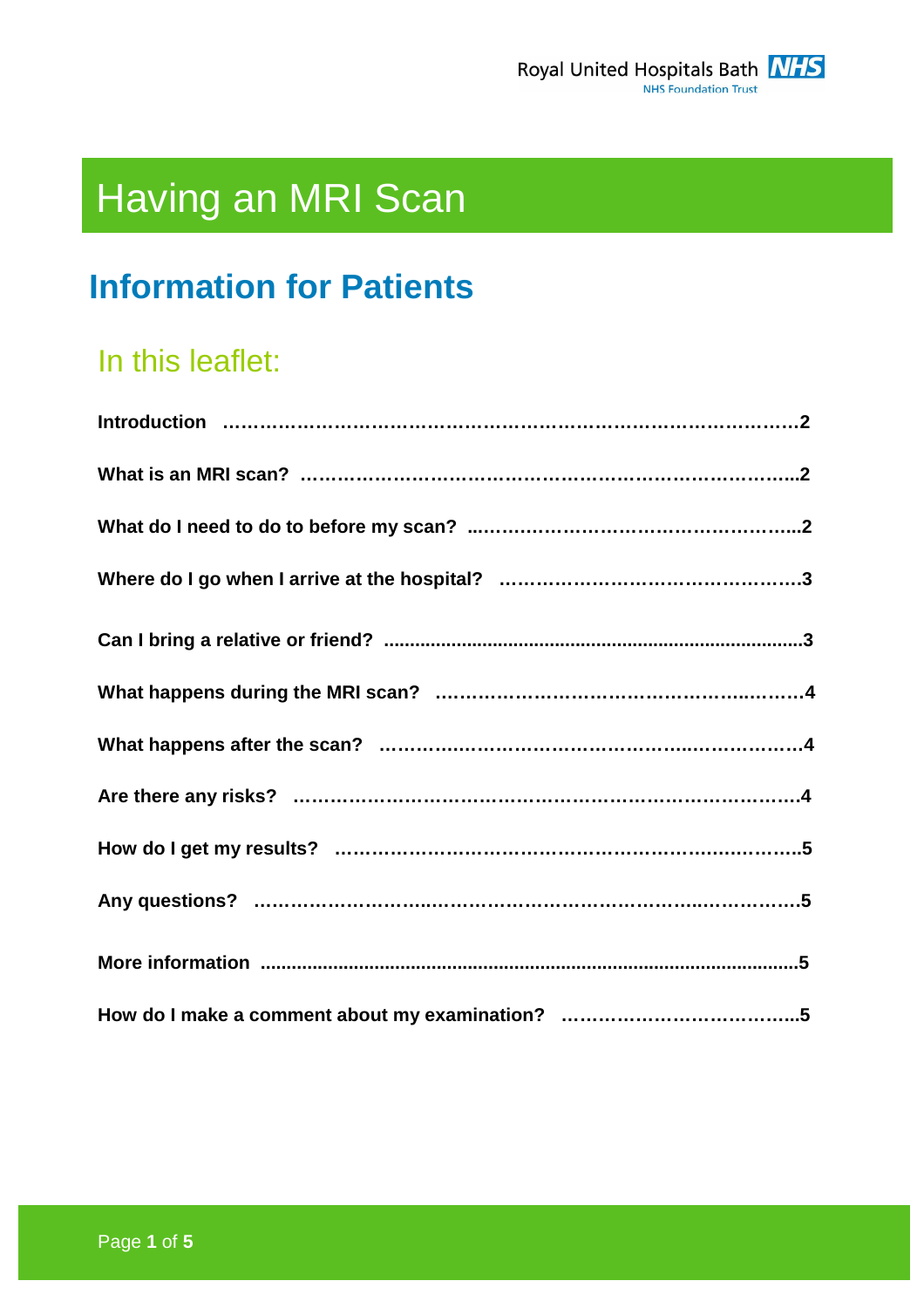### **Introduction**

This leaflet tells you about having a Magnetic Resonance Imaging (MRI) scan. It explains how the test is done, what to expect, and what the possible risks are. If you have any questions or concerns, please do not hesitate to speak to a doctor or nurse caring for you.

### What is an MRI scan?

An MRI scan is a non-invasive way of looking inside your body to help diagnose medical conditions and guide treatment. An MRI (Magnetic Resonance Imaging) scanner is a short tunnel that is open at both ends. It uses a powerful magnet, radiowaves and a computer to produce images of the internal structures of the body. MRI does not use ionizing radiation (x-rays).



The scanner is operated by a Radiographer, who is a professional trained to carry out X-rays and other imaging procedures. The pictures are displayed on a computer workstation for examination by the Radiologist, who is a doctor specially trained to interpret the images and carry out more complex imaging examinations.

MRI scans provide good detail of internal organs, blood vessels and soft tissues so are often the preferred method of diagnosing and assessing a wide range of medical conditions such as cancers, infection, inflammation, cardiovascular disease, trauma and musculoskeletal disorders.

# What do I need to do before my scan?

#### **Dietary preparation.**

There is no specific dietary preparation for most MRI scans. However, guidelines about eating and drinking before the procedure vary depending on the part of the body to be examined, and you should follow the instructions you are given with your appointment letter.

#### **Taking tablets and medicines**

You should continue to take all your normal medication. If you are diabetic using insulin, please contact the Radiology department for advice.

#### **Females**

Females are asked to contact the Radiology department if you suspect that you may be pregnant. There is no evidence that MRI is unsafe in pregnancy, but as a precaution, we do not perform MRI on pregnant ladies unless it is essential.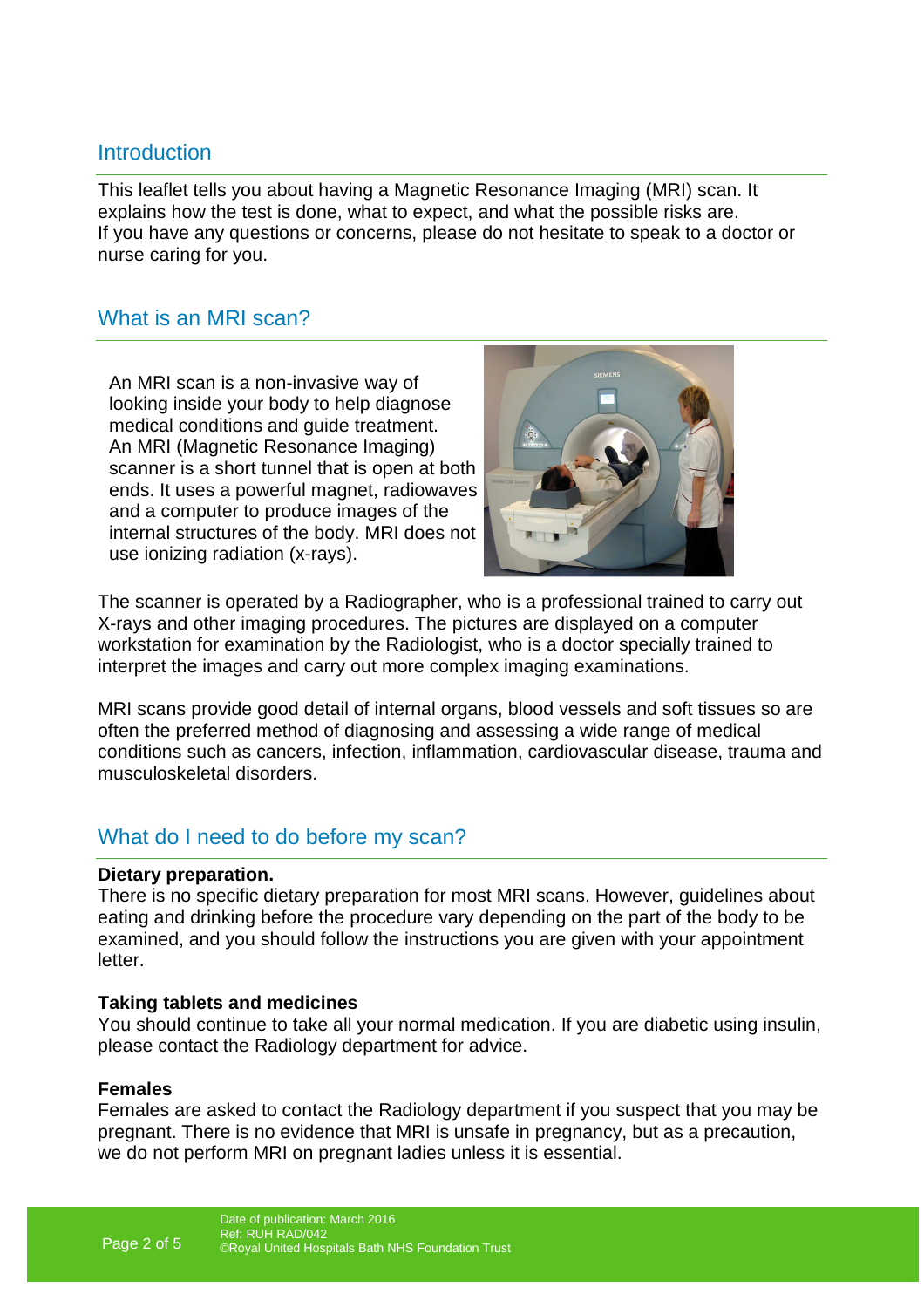#### **MRI Safety Questionnaire**

The magnetic field used for MRI scans is very strong and can affect metal or electronic implants. You will be sent an MRI Safety questionnaire, which asks about any metal implants, such as artificial joints and stents, or electronic devices, such as a pacemaker, that you may have inside you. Please take time to read through and complete the questionnaire. If all of the answers are 'no' then please bring the completed questionnaire to your appointment. If, however there are answers that are 'yes', then please return the completed questionnaire immediately to the Radiology department or telephone the MRI appointments desk for advice.

# Where do I go when I arrive at the hospital?

Please report to the reception desk in the Radiology department (B8) in good time with your appointment letter. Please click on the following link for a site map of the hospital:

#### http://www.ruh.nhs.uk/finding/documents/RUH\_directory\_map.pdf

You will be asked to sit in the waiting area until called by a member of staff. A member of the team will explain the test, go through the MRI safety questionnaire with you, and answer any questions.

#### **Please let us know if you have any of the following conditions:**

- Diabetes
- Kidney disease
- Known allergies

You will be shown to a private cubicle and asked to change into a clean gown. You may be allowed to wear your own clothing if it has no metal fasteners, zips or buckles.

Please do not wear items of jewellery, as they may need to be removed prior to the scan. Your clothes and valuables will be secured in a locker until after the procedure.

# Can I bring a relative or friend?

You may bring a relative or friend with you to the appointment but, for reasons of safety, they will not be able to accompany you into the examination room, except in very special circumstances. If the patient is a young child or is un-cooperative, a parent or health worker may stay in the scanner room.

If you need an interpreter please tell us when you receive your appointment so that we can arrange this.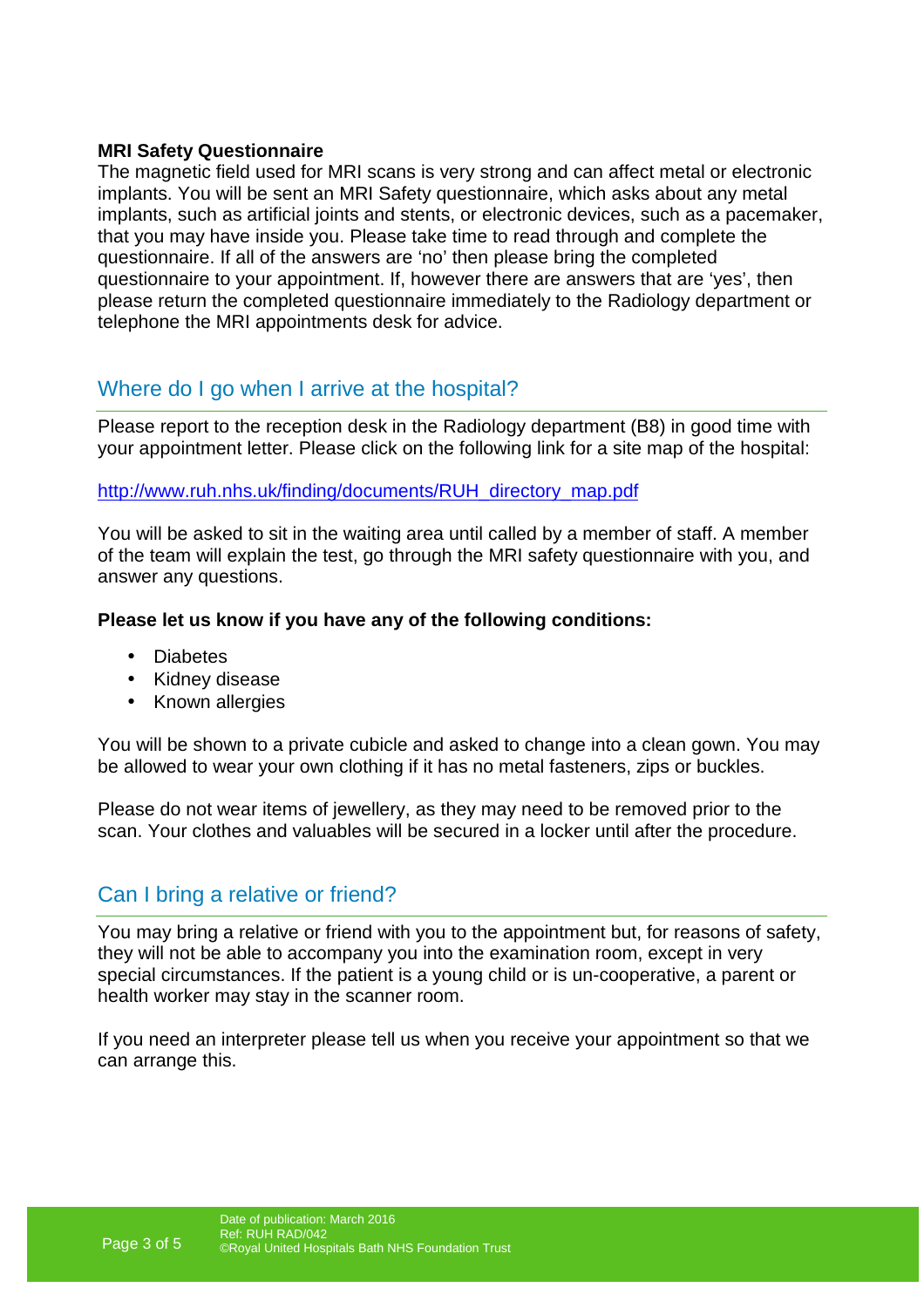# What happens during the MRI scan?

You will be taken into the MRI Scanning Room and asked to lie down on the moveable scanner table. A receiving device will be placed around the part of your body to be scanned. You will be moved into the scanner either head first or feet first, depending on the part of the body to be scanned. For an examination of the head/neck, you will need to be placed in the centre of the ring, so that your head will be in the middle of the scanner, but there is a periscope mirror to enable you to see out. You will be asked to remain still whilst the scans are taken.

At certain times during the procedure, the MRI scanner will make a loud knocking noise caused by the magnets in the machine being turned on and off. You will be given earplugs or headphones to wear. You are welcome to bring your own music CD with you to listen to through the headphones during the scan.

Occasionally a contrast material may be required during the examination. This will require a small tube, called a cannula, to be inserted into one of the veins in your arm. Additional scans will be performed after the contrast has been administered.

You will be alone in the MRI room during the scan but the Radiographer will be able to see, hear and speak with you at all times. The MRI scan may take between 15 minutes to 1 hour, depending on the part(s) of the body to be examined.

# What happens after the scan?

You may eat and drink as normal and resume normal activities as soon as the scan is finished.

# Are there any risks?

MRI is generally regarded as a very safe test. It is non-invasive and does not involve ionizing radiation. There is no known adverse effect of the magnetic field and radio waves used in MRI on living tissues.

A small proportion of people  $(2 - 5 \%)$  find MRI examinations difficult because of the partly enclosed nature of the scanner, causing claustrophobia. Occasionally, mild sedation (relaxing tablets) may help to reduce the anxiety about being in a confined space. If you feel you will need a sedative please discuss this with your GP to obtain the prescription before your scan. If you have had a sedative for the procedure you are advised not to drive, travel alone or return to work for the rest of the day. You should arrange for someone to accompany you home after the test.

There is a slight risk of an allergic reaction if contrast material is injected. A Radiologist or other clinician will be available to assist if you experience any symptoms of an allergic reaction. Such reactions are usually mild and easily controlled by medication.